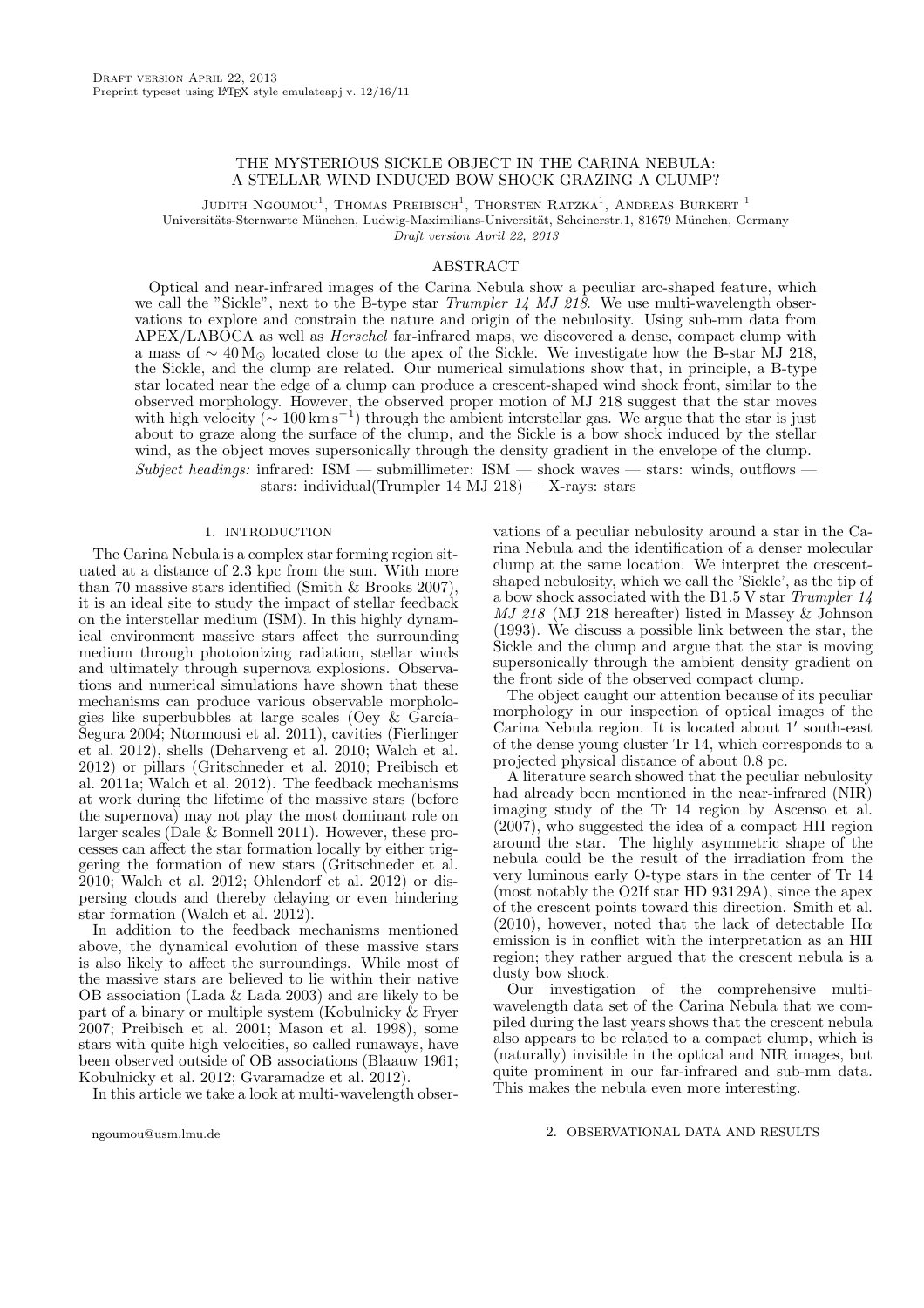

FIG. 1.— left: RGB composite image constructed from the J- (blue),  $H$ - (green), and  $K_s$ -band (red) HAWK-I images of the area around the Sickle object (marked by the green dashed box in the lower left part) and the cluster Tr 14 (see also ESO photo release 1208; http://www.eso.org/public/news/eso1208/).

right: Negative grayscale representation of the  $K_s$ -band HAWK-I image of the area around the Sickle object with superposed contours of our Herschel 70  $\mu$ m map (green) and our APEX/LABOCA 870  $\mu$ m map (red). The contours levels of Herschel 70  $\mu$ m map are at 2.25, 2.5, 3.0, 3.5, 4.0, 4.5, 5.5, and 6.0 Jy/pixel (pixel size 3.2"); the rms noise level in the map is ∼ 2.3 Jy/pixel. The contour levels of the APEX/LABOCA 870  $\mu$ m map go from 0.05 Jy/beam to 0.5 Jy/beam in steps of 0.05 Jy/beam; as the rms noise level in the map is  $\sim 0.02$  Jy/beam, the first contour corresponds to the  $\sim 2.5\,\sigma$  level. Note that the hor artifact related to the dither pattern and the mosaicing process.

Stellar parameters — The observed crescent is associated to the B1.5 V star MJ 218 as listed by Massey & Johnson (1993) in their spectroscopic and photometric analysis of the stars in and around the clusters Trumpler 14 and Trumpler 16. MJ 218 alias  $2MASS$  J10 $\sqrt{40508}$ -5933412, alias  $ALS$  19740 in Reed (2003) is located at the J2000 coordinates  $10^h 44^m 05.1^s$ ,  $-59° 33' 41''$ , at about 1′ south-east from the center of Tr 14. With optical/NIR magnitudes of  $V = 11.85$  and  $K = 9.63$  the star is a bright and prominent object. The stellar spectral type was determined via optical spectroscopy by Massey & Johnson (1993). These properties are very well consistent with the assumption that this star is a member of the Carina Nebula at a distance of 2.3 kpc.

In the UCAC4 Catalogue (Zacharias et al. 2012, 2013) 1 , the star is listed as UCAC4 153-055048. Its proper motion is given as  $pm(RA) = -7.0 \pm 3.0$  mas  $yr^{-1}$  and  $pm(Dec) = 5.2 \pm 3.7$  mas yr<sup>-1</sup>. The total proper motion of  $8.7 \pm 4.8$  mas yr<sup>-1</sup> corresponds to  $95 \pm 52$  km s<sup>-1</sup>. This is a remarkably high velocity, but we have to note that the uncertainties are quite large. Using the radial velocity of  $v_{\text{rad}} = -10.9 \text{ km s}^{-1}$  (Huang & Gies 2006) leads to a total space velocity of  $v_* \approx 96 \,\mathrm{km \, s^{-1}}$ . This large velocity suggest that MJ 218 is a runaway star.

We note that the amplitude and direction of the motion would be consistent with the idea that the star MJ 218 could have been ejected some 66 000 years ago from the region of the open cluster Tr 16 which is at a distance of  $∼ 6.5$  pc.

TABLE 1 Journal of HST observations.

| Filter        | Date       | $Exp.$ Times | Proposal IDs                  |
|---------------|------------|--------------|-------------------------------|
| F435W         | 2006-07-29 | 698          | 10602 (PI: J.Maiz Appellaniz) |
| F502N         | 2010-02-01 | 7650         | 12050 (PI: Mario Livio)       |
| F550M         | 2006-07-29 | 678          | 10602 (PI: J.Maiz Appellaniz) |
| F658N         | 2005-07-17 | 1000         | 10241 (PI: Nathan Smith)      |
| F775W         | 2003-05-17 | 550          | 9575 (PI: William B. Sparks)  |
| <b>F850LP</b> | 2006-07-29 | 678          | 10602 (PI: J.Maiz Appellaniz) |

Hubble Space Telescope optical images— We searched the Hubble Legacy Archive for observations of the Sickle object. The images shown in Fig. 2 are taken with the Advanced Camera for Surveys (ACS). The dates of the observations, the exposure times, and the proposal identifiers are given in Table 1. Fig. 2 shows the compilation of HST in different filters, which reveal the small-scale structure of the nebulosity in detail. Two additional shells are visible closer to the star. Whereas the nebulosity is very well visible in the broad-band filters, neither the F502N band filter (tracing the [O III] line) nor the F658N filter (tracing the  $H\alpha$  line) reveal significant diffuse emission, clearly showing that the emission from the crescent nebula is not line-emission but continuum emission.

Near-infrared images— To investigate the near-infrared morphology of the nebula, we inspected data obtained in January 2008 as part of our survey of the Carina Nebula (see Preibisch et al. 2011d, for more details) with the instrument HAWK-I at the ESO 8m Very Large Telescope. Images were obtained in the standard J-,  $H$ -, and  $K_s$ band filters, as well as in narrow-band filters centered on the 2.121  $\mu$ m  $\nu = 1-0$  S(1) ro-vibrational emission

<sup>1</sup> see http://www.usno.navy.mil/USNO/astrometry/optical-IRprod/ucac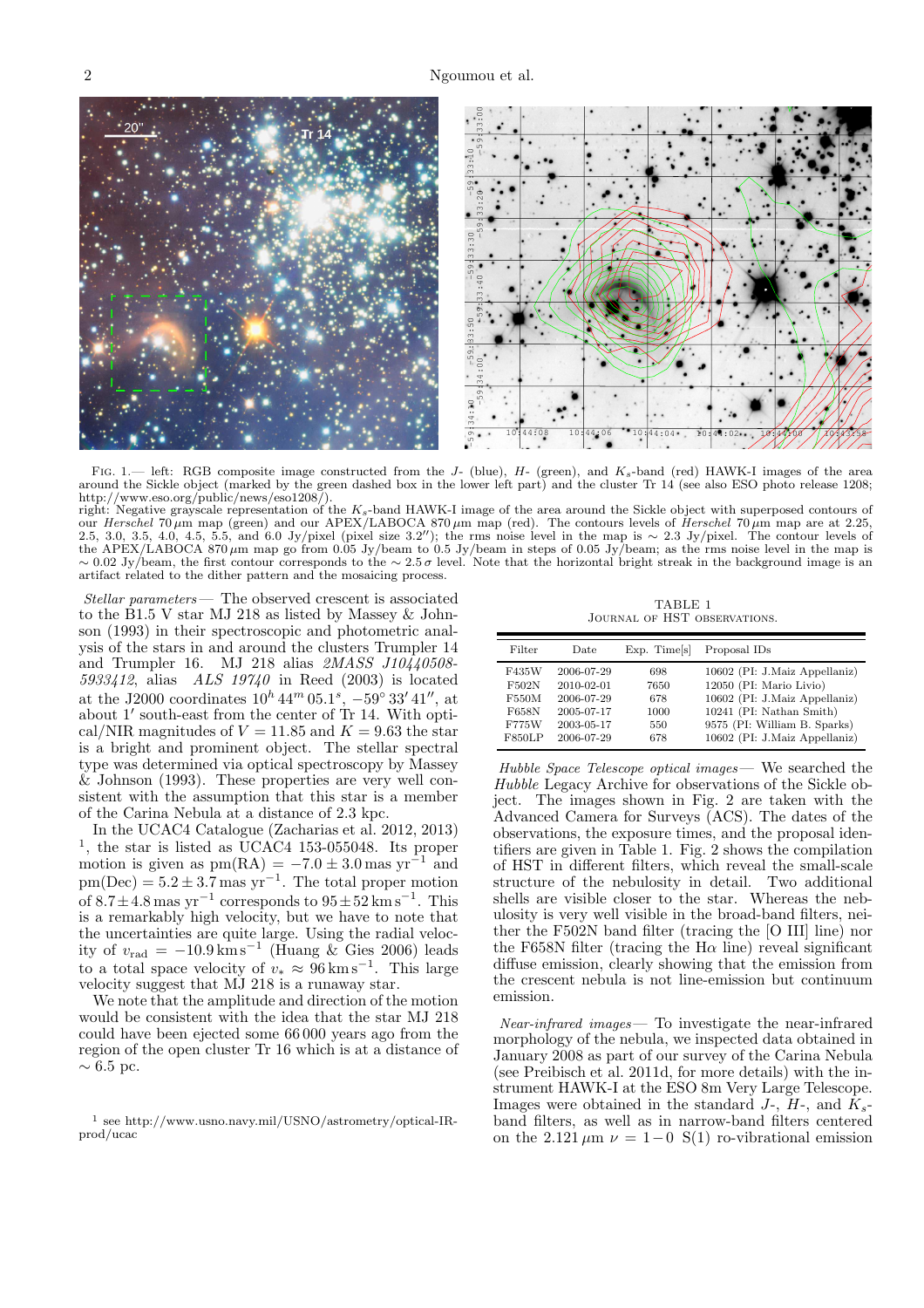

FIG. 2.— Images of the object taken with the HST (top and middle) and HAWK-I (bottom). A linear scale is used. The direction of the catalogued proper motion is indicated as a white arrow in the third panel (upper right). The uncertainty in the position angle of the velocity vector is indicated by the white dashed lines. The black arrow denotes the direction to  $\eta$  Carinae in Tr 16. In the fifth panel the prominent double diffraction spike is marked, indicating a bright compact source close to the B1.5V star..

line of molecular hydrogen and the 2.166  $\mu$ m Bracket  $\gamma$ line. The very good seeing conditions during these observations resulted in sub-arcsecond FWHM values of typically 0.37" (in the  $K_s$ -band) for the PSF size of point-like sources near the Sickle object.

Comparison of the narrow-band images with the  $K_s$ band image shows: In the Bracket  $\gamma$  line, there is no increase of the brightness of the nebula relative to the star MJ 218. This excludes significant hydrogen line emission. Furthermore, there is also no indication of Bracket  $\gamma$  rimbrightening at the northern edge of the Sickle. Such a rim-brightening is clearly visible in narrow-band images in many of the irradiated globules in the Carina Nebula as well as in optical and near infrared images of photoevaporating globules and pillars (Smith et al. 2003, 2004). Rim-brightening highlights the strong surface irradiation by the surrounding hot stars. For the Sickle nebula, however, external irradiation seems not to be important.

In the molecular hydrogen line narrow-band image the relative brightness of the Sickle nebula is not much larger than in the broad-band image, but the nebulosity seems to be slightly more extended at the north-western edge. This suggests moderate amounts of molecular hydrogen line emission at the front of the nebula, similar as often observed in the bow-shocks of protostellar jets that move through molecular clouds (Preibisch et al. 2011d; Tapia et al. 2011).

Mid-Infrared data: MSX and TIMMI2— The Sickle nebula coincides with the Midcourse Space Experiment (MSX) point source MSX6C G287.4288-00.5804. Mottram et al. (2007) performed mid-infrared imaging of this source with better angular resolution at the 3.6 m ESO Telescope and resolved the MSX source into four MIR sources. Their  $10.4 \mu m$  image clearly shows the Sickle nebula (but no sign of the star MJ 218), and the peak of the emission corresponds very well to the brightest point of the Sickle as seen in our  $K_s$ -band image. Urquhart et al. (2007) and Mottram et al. (2007) reported a nondetection in radio continuum emission from this source. Urquhart et al. (2007) stated a detection limit of 0.4 mJy. Assuming an electron temperature of  $10^4$  K and the distance of 2.3 kpc, we derived an excitation parameter of  $\sim 2 \,\text{pc}\,\text{cm}^{-2}$ . By extrapolating Table 14.1 in Wilson et al. (2009), this value appears roughly consistent with a B1.5 star.

 $LABOCA$  sub-mm map — Whereas the optical and NIR images show no indication for the presence of a dense clump in the surroundings of the Sickle nebula, our  $870 \,\mu m$  map that was obtained in December 2007 with the bolometer array LABOCA at the APEX telescope (see Preibisch et al. 2011a, for a complete description of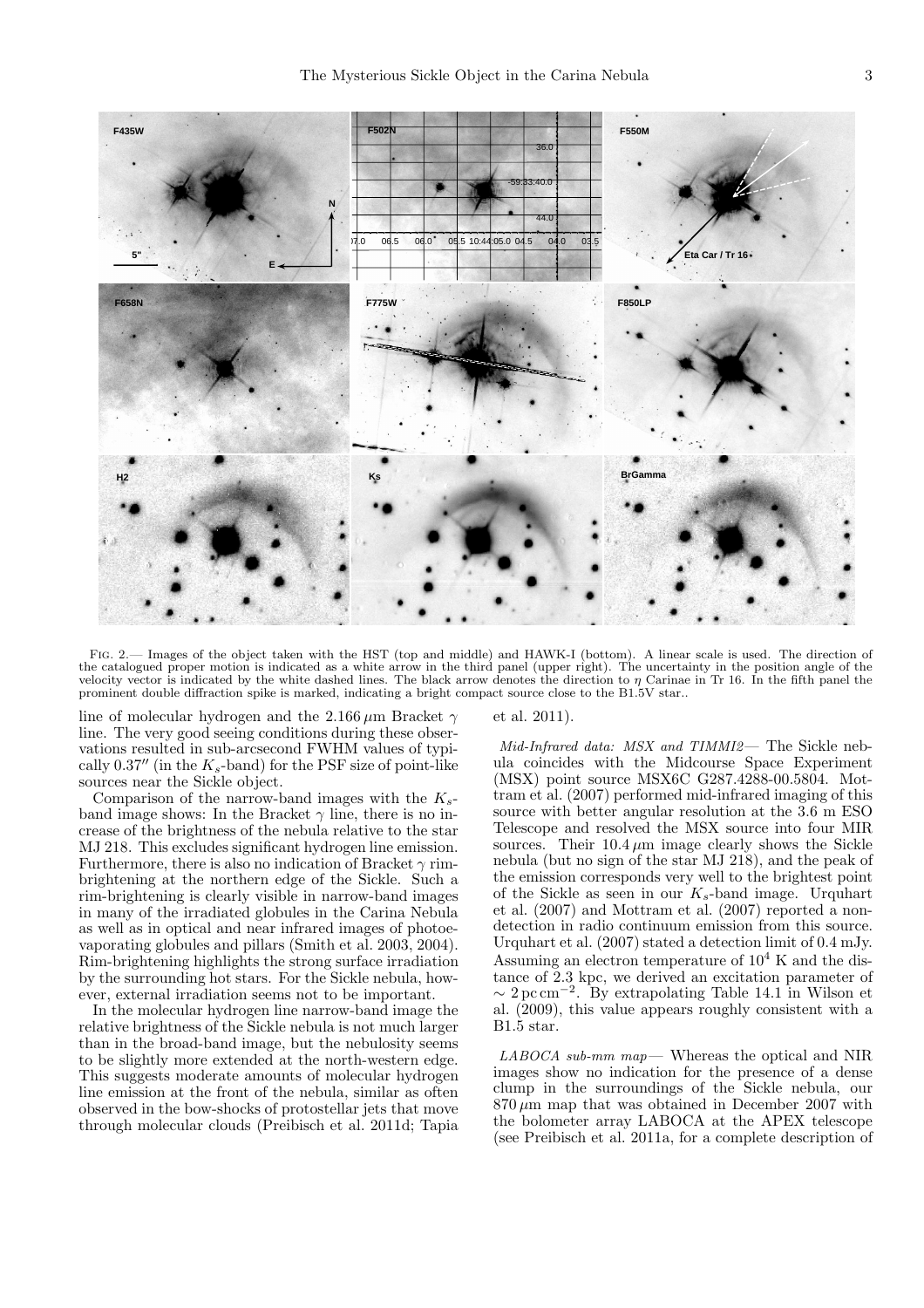this data set) clearly reveals a compact clump located close to the tip of the Sickle. The position of the peak of the sub-mm emission is  $10^h 44^m 04.06^s$ ,  $-59° 33' 35.5'',$ i.e. 10 arcseconds (or 0.1 pc) north-west of the star MJ 218 and about 3 arcseconds north-west of the apex point of the Sickle nebula. The sub-mm emission is almost point-like and only marginally extended; given the 18′′ angular resolution of LABOCA, the width of the clump is  $\sim 0.2$  pc. The peak of the clump emission has an intensity of  $0.393 \mathrm{Jy/beam}$ .

Herschel far-infrared maps— Maps of the Carina Nebula at the wavelengths of 70, 160, 250, 350, and 500  $\mu$ m were obtained in December 2010 in the Open Time project OT1-tpreibis-1 using the parallel fast scan mode at 60′′/s for simultaneous imaging with PACS (Poglitsch et al. 2010) and SPIRE (Griffin et al. 2010). A full description of these observations and the subsequent data processing can be found in Preibisch et al. (2012). The angular resolution of the *Herschel* maps is  $5''$ ,  $12''$ ,  $18''$ ,  $25''$ , and  $36''$  for the 70, 160, 250, 350, and  $500 \,\mu m$  band, respectively. At a distance of 2.3 kpc this corresponds to physical scales ranging from 0.06 to 0.4 pc.

The clump near the Sickle nebula detected by LABOCA is clearly visible in the Herschel maps. It is clearly extended in the PACS maps, where we determine FWHM values of  $19'' \times 16''$ . These maps also show that the shape of the clump is not central symmetric. It exhibits a kidney-shaped form (green contours in Fig. 1, right panel), with a slight caved-in side in south-east direction in accordance with the inner side of the Sickle nebula bow. This clearly suggests that the process creating the Sickle nebula bow interacts with the clump.

Using the methods described in Preibisch et al. (2012), we determined the column density, temperature, and mass of the clump. The peak value for the column density in the center of the clump is  $N_{\rm H} \approx 1.3 \times 10^{22} \,\rm cm^{-2}$ , corresponding to a visual extinction of  $A_V \approx 6.5$  mag assuming a normal extinction law (note that these numbers are beam-averaged values, i.e. the true values for a lineof-sight exactly through the center will be higher). The dust temperature in the clump is found to be about 32 K. The mass of the clump can be determined by integrating the column density over all pixels exceeding the limit  $A_V > 3$  mag (in order to separate the clump from the surrounding diffuse gas); this yields  $M_{\text{clump}} \approx 40 M_{\odot}$ .

 $X-ray\ data$  — The object is located in the area covered by the Chandra Carina Complex Project, that recently mapped a 1.3 square-degree region of the Carina Nebula. With an exposure time of  $\sim 60$  ksec ( $\sim 17$  hours) for the individual mosaic positions, the on-axis completeness limit is  $L_X \approx 10^{29.9}$  erg/s in the 0.5 – 8 keV band for lightly absorbed sources. A complete overview of the Chandra Carina Complex Project can be found in Townsley et al. (2011), which is the introduction to a set of 16 papers resulting from this project.

In the Chandra images analyzed in the context of the CCCP, the star MJ 218 is clearly detected as an X-ray point-source with 59 source counts. The J2000 position of the X-ray source is  $10^h 44^m 05.09^s$ ,  $-59° 33' 41.4''$  and has a total 1- $\sigma$  error (individual source position error and systematic astrometrical uncertainty) circle radius of  $\approx 0.4''$  (Broos et al. 2011). This position agrees per-

fectly (i.e. within less than  $0.1$ ") with the optical position of the star listed in the UCAC4 catalog  $(10^h 44^m 05.091^s,$ −59◦ 33′ 41.37′′). The positional offset to the corresponding 2MASS counterpart is 0.2", i.e. well within the uncertainties. From our inspection of the optical HST image we found an (insignificant) offset of  $0.1''$  between the star and the X-ray source position; the nearest other star visible in the HST image is 3.8" offset from MJ 218. In the near-infrared HAWK-I images, we found an (insignificant) offset of 0.2", and a distance of 1.9" to the nearest other point-source. We therefore conclude that we have a clear and unambiguous identification of the X-ray source with the star MJ 218.

The X-ray properties of this source can be summarized as follows (see Broos et al. 2011, for details): the median photon energy of the source is 1.48 keV. The analysis of the photon arrival times yields some, although rather weak evidence for variability: the Kolmogorow-Smirnow test gives a probability of  $P_0 = 0.16$  for the null hypothesis of a constant count rate. The fit to the X-ray spectrum with XSPEC yielded as plasma temperature of  $kT = 2.5(\pm 0.8)$  keV and gave an extinction-corrected intrinsic X-ray luminosity of  $L_X \approx 8.3 \times 10^{30} \text{ erg/sec.}$ 

According to the well established results for the origin of stellar X-ray emission (see, e.g. Güdel  $\&$  Nazé 2009). no X-ray emission is expected for MJ 218, since stars of spectral type B1.5 should neither show coronal magnetic activity as typical for late-type (spectral types F and later) stars, nor should they have sufficiently strong stellar winds, in which X-ray emission is produced in wind shocks, as observed in the (much more luminous) O-type stars. The general lack of intrinsic X-ray emission from stars in the spectral type range from  $\sim$  B1 to late A has been well confirmed in numerous X-ray observations (e.g., Schmitt et al. 1985; Daniel et al. 2002; Preibisch et al. 2005; Stelzer et al. 2005).

The common explanation for the detections of X-ray emission from B stars is thus the assumption that the emission actually originates from an unresolved latetype companion (e.g., Evans et al. 2011). The observed median photon energy and the plasma temperature of MJ 218 derived from the X-ray spectrum are fully consistent with this assumption, and considerably higher than one would expect from wind-shock related X-ray emission (e.g., Kudritzki & Puls 2000). Considering the general correlation between X-ray luminosity and stellar mass for young stars (see Preibisch et al. 2005), the observed X-ray luminosity suggests the companion to have a stellar mass around  $\sim 1 - 2 M_{\odot}$ . Given the above described upper limit for a possible angular offset of the X-ray source from the B-star position of  $\lesssim 0.2''$ , the putative low-mass companion must have a projected separation of less than ∼ 460 AU from the B-star. This rather small value makes a chance projection highly unlikely.<sup>2</sup> Since many B-type stars are known to have lower-mass companions at separations of a few ten to a few hundred AUs (see, e.g., Preibisch et al. 1999; Kouwenhoven et al. 2007; Grellmann et al. 2013) the hypothesis of a binary

<sup>2</sup> In order to quantify this statement, we inspected the HST image and counted the number of detectable stars within 10′′ of MJ 218 to be 8. With this estimate of the local star density, the Poisson probability to find one or more unrelated stars as chance projection within  $0.2''$  of MJ 218 is just 0.3%.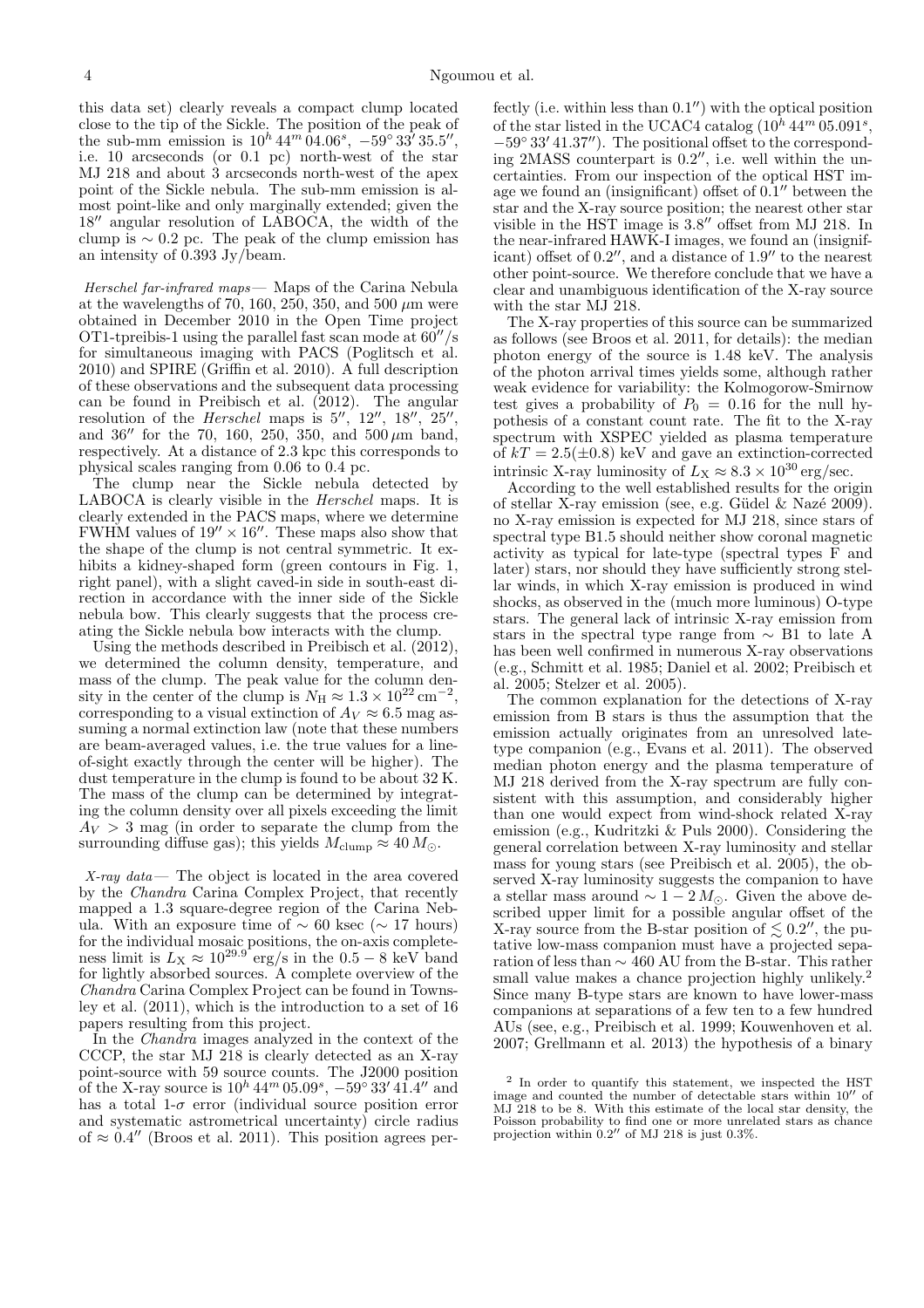system seems to be the best explanation of the observed parameters.

We searched in the HST images for such a companion, but even the narrow-band images are saturated at the required small distances from the position of MJ 218 due to the brightness of the star.<sup>3</sup>

# 3. THEORETICAL CONSIDERATIONS 3.1. Clump carving scenario



Fig. 3.— Integrated density plot for a projected star-clump distance  $d_{obs} = 0.11$  pc at an inclination of  $\alpha = 66^{\circ}$ . The image was produced using SPLASH (Price 2007)

The evolution of the wind bubble around a star located at the edge of a clump can lead to a crescentlike shaped shock front. We performed a simulation using the Smoothed Particle Hydrodynamics (SPH) code SEREN (Hubber et al. 2011) including a newly implemented HEALPix-based (Górski et al. 2005) momentum conserving stellar wind-scheme (Ngoumou et al. 2013, in preparation) to simulate the expansion of a momentum driven wind bubble in a molecular clump. The choice of momentum driven (Steigman et al. 1975) as opposed to thermal pressure driven (Castor et al. 1975; Weaver et al. 1977) is justified, as the stellar winds of a spectral type B1.5 are assumed to be too weak to induce a hot shocked, X-ray emitting layer.

The clump was modeled as a supercritical Bonnor-Ebert sphere (Bonnor 1956; Ebert 1957), which is a self-gravitating isothermal sphere confined by an external pressure. The sphere has the dimensionless radius  $\xi = 8$  and a finite radius  $R_{\text{BES}} \approx 0.31$  pc, corresponding to a FWHM size of ∼ 0.2 pc and a central density of  $\rho_{\rm BES} \approx 1.7 \times 10^{-19} \,\rm g\,cm^{-3}$  at a temperature of 36 K, for a total mass of  $M_{\text{clump}} = 40 \,\text{M}_{\odot}$ . A static momentum source was placed at the edge of the nebula at a distance of 0.29 pc from the center of the clump. We used the mass loss rate and terminal wind velocity for a B1.5 V star as stated by Smith (2006):  $\dot{M}_{\rm w} = 6 \times 10^{-8} \,\rm M_{\odot} \, yr^{-1}$ and  $v_{\infty} = 960 \,\mathrm{km\,s^{-1}}$ .

<sup>3</sup> The HST images (Fig. 2) show a double diffraction spike indicative of a companion separated by about 0.2 arcsec in north-south direction. The similar brightness of this potential companion, however, disqualifies it as X-ray source.

After a few  $10<sup>4</sup>$  yrs, the crescent has reached the size of the observed object. To match the observed projected distance  $d_{obs} \approx 0.11$  pc between the star and the center of the clump (inferred from the sub-mm map), the simulation box is rotated by an angle  $\alpha = 66°$  around the axis passing the center of the clump and perpendicular to the clump-star axis. Fig. 3 shows the density integrated along the line of site at  $t = 3 \times 10^4$  yrs when the crescent has reached the size of the Sickle. The inclination angle between the plane containing the star and the center of the clump, and the projection plane is  $\alpha = 66^{\circ}$ .

This scenario though, requires the star to be embedded inside the clump. It seems unlikely that MJ 218 was born inside or close to the clump as it would certainly have been dispersed by the stellar wind by now. The assumption that the star is coming from somewhere else and travelled through the ISM, finding itself embedded inside the clump would require wind shell radii smaller than the radius of the clump. Shells with larger radii would overrun the clump, and compress it (Bisbas et al. 2011; Gritschneder et al. 2010; Tremblin et al. 2012) leading to a cometary/pillar like structure with the tail pointing away from the star. This is not observed. The required compact shell could be produced naturally if the star would move supersonically through the ISM. In this case, a star produces a bow shock with smaller radii at the collision front of the wind with the ambient medium, which we discuss in the next section.

## 3.2. Bow schock scenario

The reported velocity of MJ 218 is very high (∼ 96 km s<sup>−</sup><sup>1</sup> ). The errors, however, are of the order of 55%, making the value rather uncertain. A star with such high velocity forms a bow shock while traveling through an ambient medium with temperatures  $T \n\leq 10^6$  K. Indeed, the position of the tip of the arc approximately correlates with the direction of the velocity vector in the plane of the sky as inferred from proper motion measurements of the star (see Fig. 2). To test this scenario we compare the distance between the star and the cusp of the Sickle nebula with the stand-off radius  $R_0$  inferred from the analytical solution for the shape of a stellar wind bow shock in the thin-shell limit as derived in Wilkin (1996).  $R_0$  depends on the velocity of the star  $v_*,$  on the wind mass loss rate  $\dot{M}_{\rm w}$ , on the terminal wind velocity  $v_{\rm w}$  and on the ambient density  $\rho_{AMB}$ .

$$
R_0 = \sqrt{\frac{\dot{M}_{\rm w} v_{\rm w}}{4\pi\rho_{\rm AMB} v_{*}^2}}\tag{1}
$$

The shape of the bow shock near the stand-off radius is given by:

$$
R_{\theta} = R_0 \csc \theta \sqrt{3(1 - \theta \cot \theta)} \tag{2}
$$

with  $\theta$  being the polar angle measured from axis given by the direction of motion of the star (see Fig. 4).

Fig. 5 shows the variation of the stand-off radius of the bow shock with ambient density (Eq. 1) for a range of stellar velocities and for two sets of wind parameters P1(red dot-dashed) and P2(blue dashed).

P1: 
$$
\dot{M}_w = 1.1 \times 10^{-8} M_{\odot} yr^{-1}
$$
;  $v_{\infty} = 1400 \text{ km s}^{-1}$  (based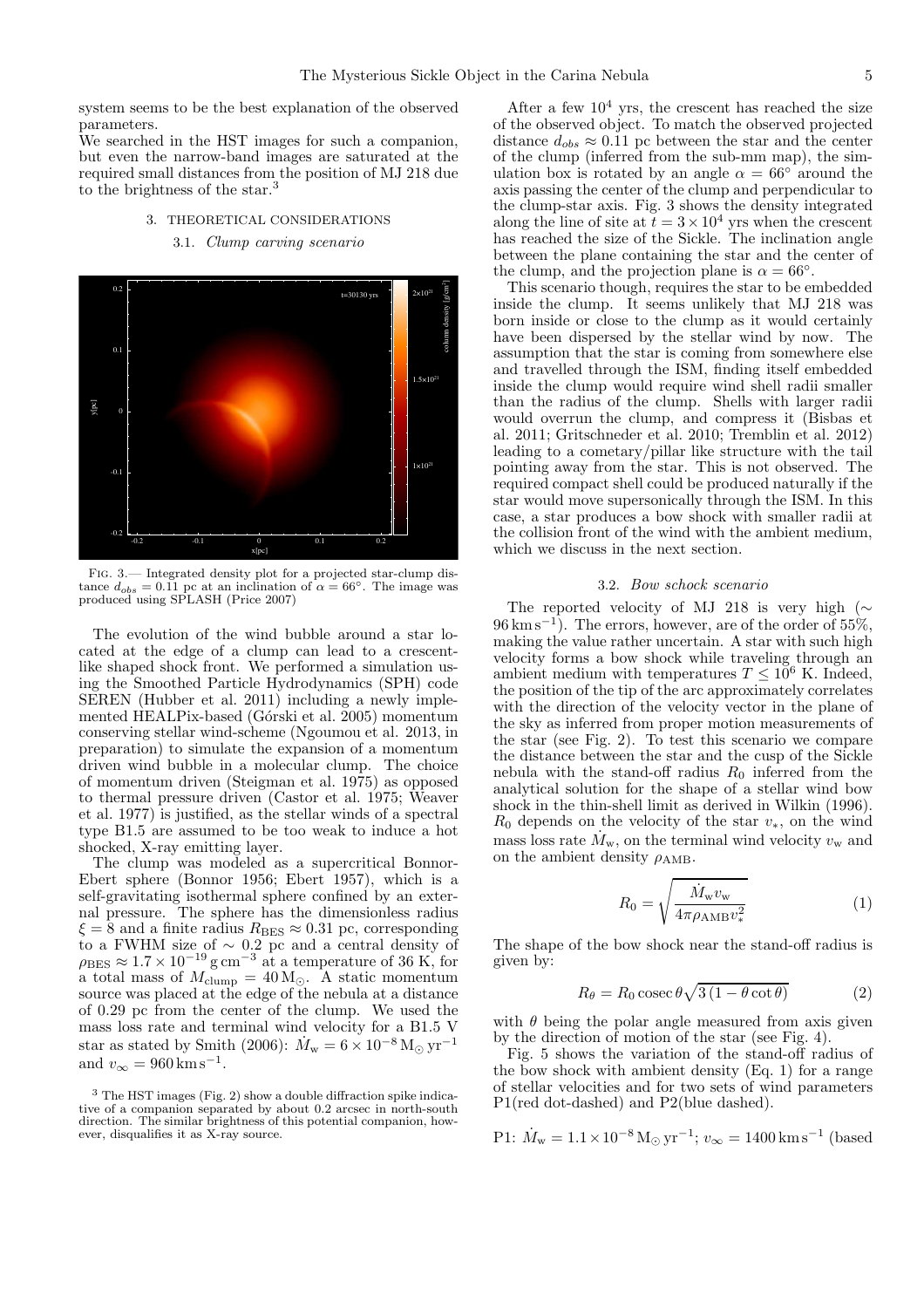

Fig. 4.— Schematic diagram of a stellar wind bow shock to illustrate the definition of the coordinate system.

on models computed by Pauldrach et al. 2001) <sup>4</sup>

P2: 
$$
\dot{M}_{\text{w}} = 6 \times 10^{-8} \,\text{M}_{\odot} \,\text{yr}^{-1}
$$
;  $v_{\infty} = 960 \,\text{km} \,\text{s}^{-1}$  (Smith 2006)

The shaded area represent the spread due to the 55% error on v∗. The horizontal solid line indicates the stand-off radius inferred from the reported proper motion and radial velocity measurements which indicate an inclination angle of  $\sim 6^{\circ}$  and a value of  $R_0$  of  $\sim 0.075$  pc. The star is almost moving in the plane of the sky.

The observed stand-off distance is obtained for number densities ranging between  $\sim 0.1 \text{ cm}^{-3}$  and  $\sim 20 \text{ cm}^{-3}$ . The range of ambient densities is given by the large errors on the velocity estimate for MJ 218 (shaded area in Fig. 5). For the reported  $\sim 96 \,\mathrm{km \, s^{-1}}$ ,  $n_{AMB} = 2 \,\mathrm{cm^{-3}}$ for P1 and  $n_{AMB} = 8 \text{ cm}^{-3}$  for P2. These values are consistent with an order-of-magnitude estimate for the density of the rather diffuse gas in the inner parts of the Carina Nebula superbubble, through which the star is moving. This hints at the Sickle being the bow shock induced by MJ 218 moving supersonically through the diffuse ISM and not directly interacting with the densest part of the clump.

The question now arises whether we just see a star with a bow shock projected in front of an unaffected clump. Interestingly, the bow shock does not appear to be symmetric around the axis given by the velocity vector of MJ 218 (see upper right panel in Fig. 2) as expected if the star would move in isolation. We therefore suggest that we indeed see a contribution from the clump. Wilkin (2000) investigated the modifications of bow shocks of stars running into an ambient density gradient in the direction perpendicular to the stellar motion and the effect of anisotropic winds. In both cases he found configurations in which the star does not lie on the symmetry axis dividing the bow shock into two parts. The observed

4 see http://www.usm.uni-muenchen.de/people/adi/Models/ Model.html



FIG. 5.— Stand-off radius of the bow shock (Eq. 1) against number density of the ambient medium for  $v_* = 96 \text{ km s}^{-1}$  and for two sets of stellar wind parameters; P1 (red dot-dashed):  $\dot{M}_{\rm w}$  =  $1.1 \times 10^{-8}$  M<sub>☉</sub> yr<sup>-1</sup> and  $v_{\infty} = 1400$  km s<sup>-1</sup>; P2 (blue dashed):  $\dot{M}_{\rm w} = 6 \times 10^{-8}$  M<sub>☉</sub> yr<sup>-1</sup> and  $v_{\infty} = 960$  km s<sup>-1</sup>. The shaded area represent the spread due to the  $55\%$  error on  $v_*$ . The horizontal solid line indicates the stand-off radius inferred from observations.

asymmetry for the position of MJ 218 with respect to the tip of the Sickle might therefore be an indication of an interaction of the moving star with the clump. As an



FIG. 6.— Illustration of a bow shock solution in a linear stratified medium with slope  $a \approx 15 \,\mathrm{pc}^{-1}$  for  $R_0 = 0.075$  pc overlaid on an HST image (F550M band filter; image is rotated by 36°). The velocity vector points in z-direction.

illustration we consider the solution for a bow shock of a star moving in a linear stratified medium with a density gradient perpendicular to the stellar velocity vector as described in Wilkin (2000):

$$
\rho_{AMB} = \rho_0 \left( 1 + ay \right) \tag{3}
$$

The characteristics of the solution near the stand-off point for a bow shock seen from the side (i.e.  $v_*$  perpendicular to the line-of-sight) are given by (see Eq. (71) in Wilkin (2000)):

$$
\frac{R_{\theta}}{R_0} = 1 - \frac{aR_0}{4}\theta + \left[\frac{1}{5} + \frac{5}{32}a^2R_0^2\right]\theta^2
$$
 (4)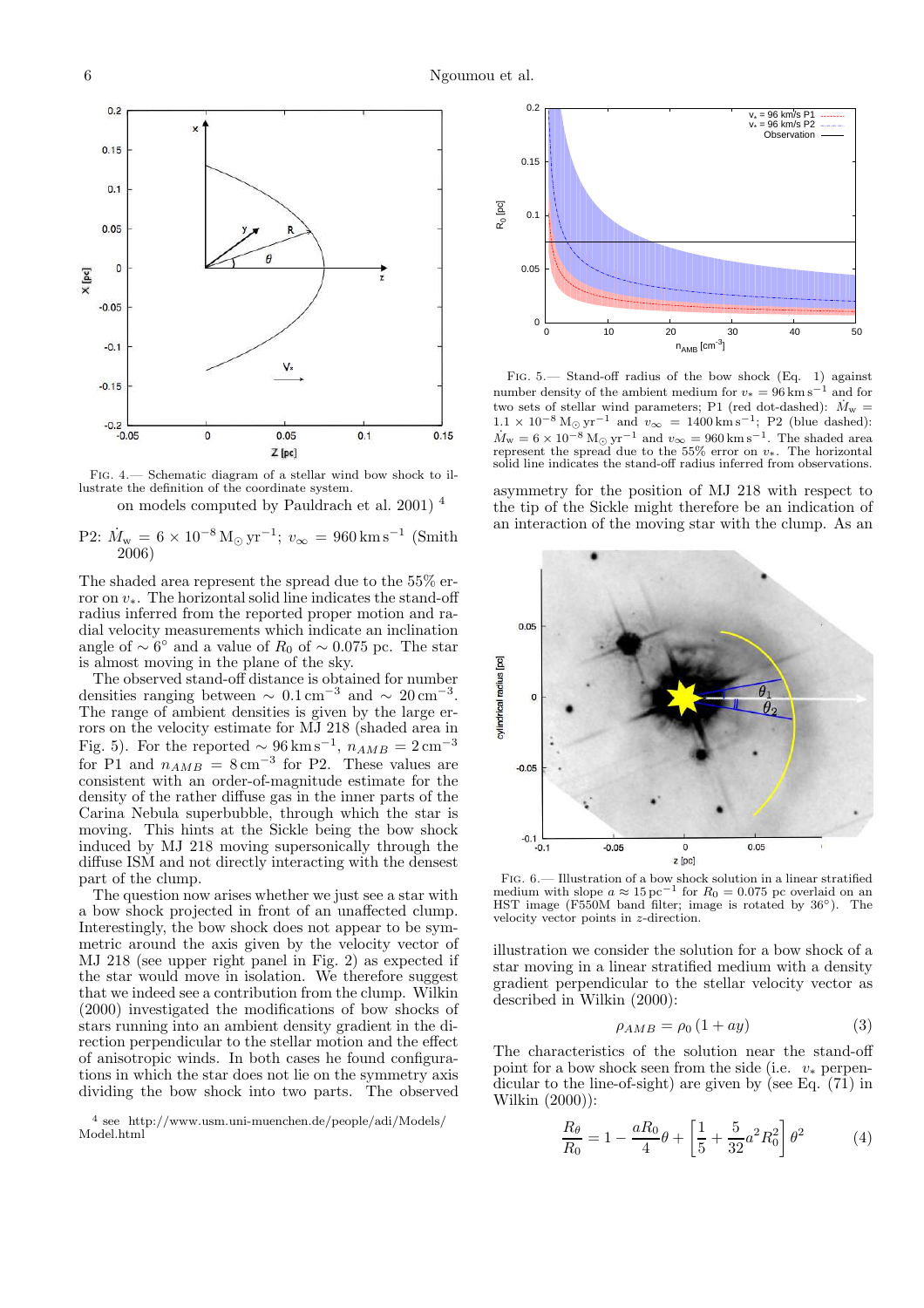We approximate the gradient  $a$  by selecting two points on the observed bow and measure their respective angles  $\theta_1$  and  $\theta_2$  and the corresponding distances  $R_{\theta_1}$  and  $R_{\theta_2}$ from the star. From Eq. 4 we estimate to first order:

$$
a = \frac{4}{R_0^2} \left( \frac{R_{\theta_1} - R_{\theta_2}}{\theta_2 - \theta_1} \right) \tag{5}
$$

Fig. 6 shows the result of this approximation (yellow arc) for  $R_{\theta_1} \approx 0.95R_0$  at  $\theta_1 \approx 10^{\circ}$  and for  $R_{\theta_2} \approx 1.05R_0$  at  $\theta_2 \approx -10^{\circ}$ . The model illustrates the non axis-symmetric shape of the bow shock induced by the additional term in the linear term near the stand-off point.

The asymmetric shape of the Sickle could be the result of MJ 218 running in a medium stratified in the direction perpendicular to its motion which coincides with the lineof-sight and the position in the sky of the clump. The observed clump could therefore be part of the stratification and be located behind the Sickle.

## 4. CONCLUSION

The Sickle nebulosity in the Carina Nebula is by itself already a very remarkable and interesting feature. The discovery of a dense cloud clump at a projected location just in front of the Sickle prompted us to investigate a possible relation between these two features. We simulated the impact of the momentum transfer from the stellar wind on a clump with the star being located at the edge of the clump. The off-center expansion of the wind bubble could create a crescent-like front which resembles the observed Sickle nebula. This scenario, however, requires a static source embedded in the clump. The star would have to be formed in the last 10 000 yrs at this position. This seems very unlikely. We therefore exclude this scenario.

Measurements of the proper motion of MJ 218 taken from the UCAC 4 catalogue (Zacharias et al. 2012) indicate a high velocity of nearly  $v_* = 96 \,\mathrm{km\,s^{-1}}$ . At this velocity the wind of MJ 218 would form a bow shock while traveling through an ambient medium with temperatures  $T < 10^6$  K. The Sickle could be part of the bow shock of MJ 218 seen from the side, as MJ 218 appears to be moving almost in the plane of the sky. Assuming the stand-off radius to be the distance between the star and the intersection of its velocity vector with the Sickle, we measure a stand-off radius  $R_0 \approx 0.075$  pc. Such values for  $R_0$  point at ambient densities in the range of  $\sim 0.1 \,\mathrm{cm}^{-3}$  and  $\sim 20 \,\mathrm{cm}^{-3}$  which are far lower than the 10<sup>4</sup> cm<sup>−</sup><sup>3</sup> inferred for the center of the observed clump. The star is thus not moving through the inner, central parts of the clump, but seems to be grazing along the surface of the clump.

The non-axisymmetric appearance of the Sickle is consistent with the presence of a density gradient perpendicular to the direction of motion of MJ 218, which coincides with the line-of-sight and the location of the clump. We therefore argue that the observed Sickle is part of the bow shock of the high velocity B-star MJ 218 grazing the front surface density gradient of the observed compact clump. The asymmetry of the Sickle with respect to MJ 218 can then be explained as a result of this interaction.

We expect the Sickle to be a rather transient feature which is likely to evolve on timescales of order  $10^4$  yrs. Surely more detailed observation of this peculiar object will help to better constrain its nature. Spectral information from the molecular material could probe the velocity structure inside the clump and help test our starclump interaction scenario. An interesting question is also whether the passage of the star could trigger the gravitational collapse of the clump and lead to star formation. This issue will be addressed in a subsequent paper. In addition a closer look at the binary nature of MJ 218 and its implications could help shed a light on the complex history of the Carina Nebula. Especially the question of the origin MJ 218 in the framework of the formation of massive runaway binaries (McSwain et al. 2007; Gvaramadze et al. 2011, 2012) would be worth investigating. The direction of the velocity vector of MJ 218 suggests a possible origin in the open cluster Trumpler 16 in the center of the Carina Nebula. The observed proper motion would then imply a travel time of about  $10<sup>5</sup>$  yrs. It is very interesting to note that the back-projected motion path puts MJ 218 in close vicinity of a recently detected neutron star candidate in the Carina Nebula, described in Hamaguchi et al. (2009). This raises the possibility that MJ 218 has perhaps been ejected in a relatively recent supernova explosion in the Carina Nebula. Further investigations of this relations could thus provide interesting information on the dynamical evolution, stellar clustering (Moeckel & Bate 2010) and the still very unclear history of past supernovae in the Carina Nebula.

This publication makes use of data obtained with the Herschel spacecraft. The Herschel spacecraft was designed, built, tested, and launched under a contract to ESA managed by the Herschel/Planck Project team by an industrial consortium under the overall responsibility of the prime contractor Thales Alenia Space (Cannes), and including Astrium (Friedrichshafen) responsible for the payload module and for system testing at spacecraft level, Thales Alenia Space (Turin) responsible for the service module, and Astrium (Toulouse) responsible for the telescope, with in excess of a hundred subcontractors."

This publication is partly based on data acquired with the Atacama Pathfinder Experiment (APEX). APEX is a collaboration between the Max-Planck-Institut fur Radioastronomie, the European Southern Observatory, and the Onsala Space Observatory.

Based on observations made with the NASA/ESA Hubble Space Telescope, and obtained from the  $\hat{H}ubble$ Legacy Archive, which is a collaboration between the Space Telescope Science Institute (STScI/NASA), the Space Telescope European Coordinating Facility (ST-ECF/ESA) and the Canadian Astronomy Data Centre (CADC/NRC/CSA).

This project is funded by the German Deutsche Forschungsgemeinschaft, DFG PR 569/9-1. Additional support came from funds from the Munich Cluster of Excellence: "Origin and Structure of the Universe".

We would like to thank Jim Dale for the very helpful comments.